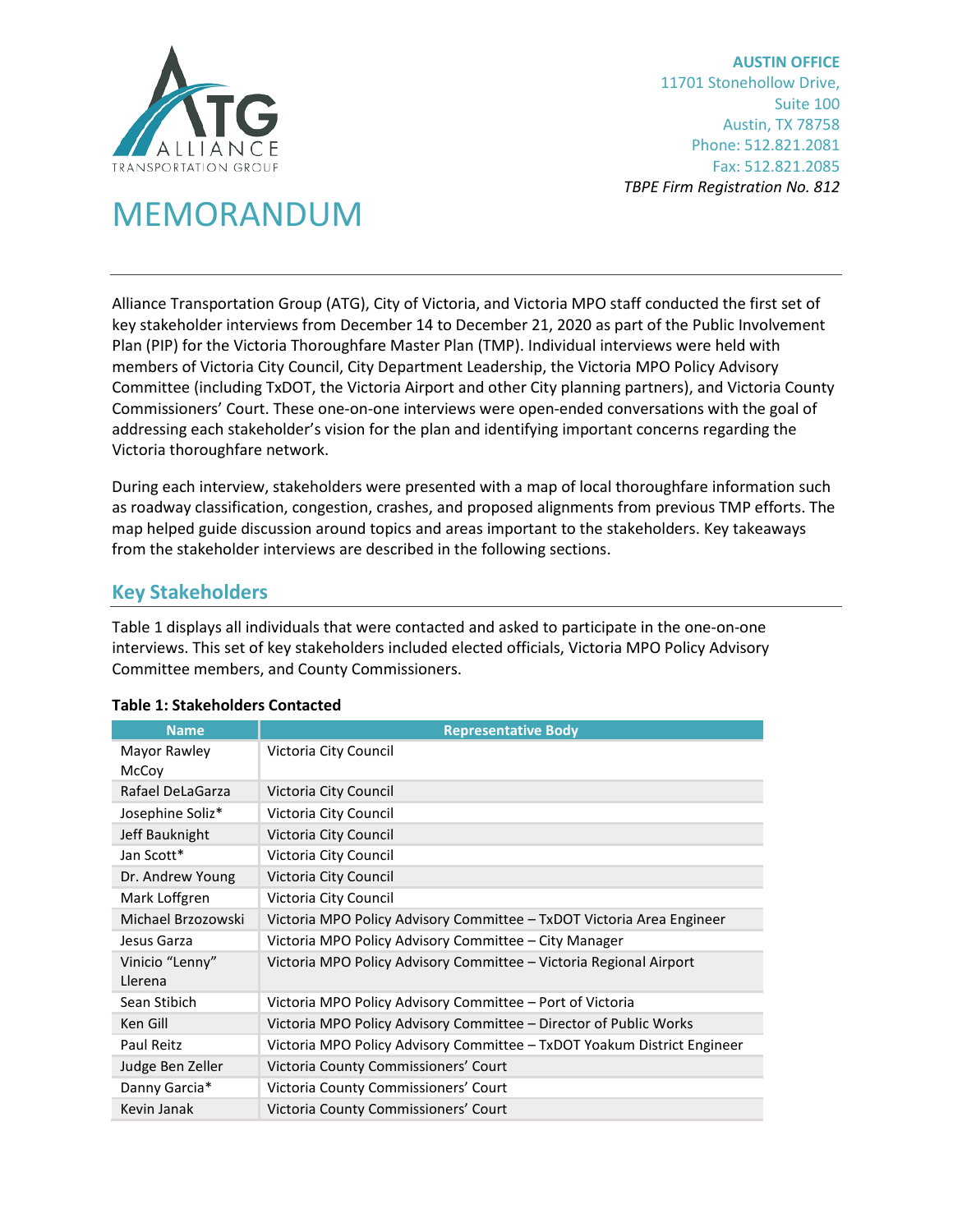RE: **Error! Reference source not found.**

| <b>Name</b>  | <b>Representative Body</b>                           |
|--------------|------------------------------------------------------|
| Gary Burns   | Victoria County Commissioners' Court                 |
| Clint Ives*  | Victoria County Commissioners' Court                 |
| Darryl Lesak | City of Victoria, Director of Environmental Services |

*\* Denotes an Elected Official that is also on the MPO Policy Advisory Committee*

[Table 2](#page-1-0) indicates the stakeholders that were interviewed, when they interviewed, and whether the interview took place in-person or virtually via Zoom. Stakeholders were given the choice of in-person or virtual interviews due to the ongoing COVID-19 pandemic.

| <b>Name</b>        | <b>Date of Interview</b> | <b>In-Person or Virtual</b> |
|--------------------|--------------------------|-----------------------------|
| Clint Ives         | 12/14/2020               | Virtual                     |
| Mark Loffgren      | 12/14/2020               | Virtual                     |
| Lenny Llerena      | 12/14/2020               | Virtual                     |
| Kevin Janak        | 12/14/2020               | Virtual                     |
| Paul Reitz         | 12/14/2020               | Virtual                     |
| Darryl Lesak       | 12/15/2020               | In-Person                   |
| Jeff Bauknight     | 12/15/2020               | In-Person                   |
| Jesus Garza        | 12/15/2020               | In-Person                   |
| Rawley McCoy       | 12/15/2020               | In-Person                   |
| Jan Scott          | 12/16/2020               | Virtual                     |
| <b>Gary Burns</b>  | 12/16/2020               | Virtual                     |
| Michael Brzozowski | 12/21/2020               | Virtual                     |

### <span id="page-1-0"></span>**Table 2: Key Stakeholders Interviewed**

## **Key Findings**

Each stakeholder was asked a similar set of questions to understand their vision for the TMP and to gain insight that will help shape the TMP's recommendations and outcomes. The following questions guided the interviews:

- What are you looking for this plan to accomplish?
- What is the most important outcome you are expecting to result from this study?
- What are some of the unmet transportation needs identified by your district?
- What feedback do you hear from your constituency about the transportation system?

## **Major Themes**

The following key themes were identified in the feedback that was provided by stakeholders concerning Victoria's thoroughfare network and should be considered in the development of the plan's analysis and recommendations. These themes include:

- New Roadway Alignments or Extensions
- Planning for Future Growth
- Future Freight Movement
- North-South Access
- Safety Concerns
- City/Extra-Territorial Jurisdiction (ETJ)/County Overlap
- Navarro Corridor
- Drainage Issues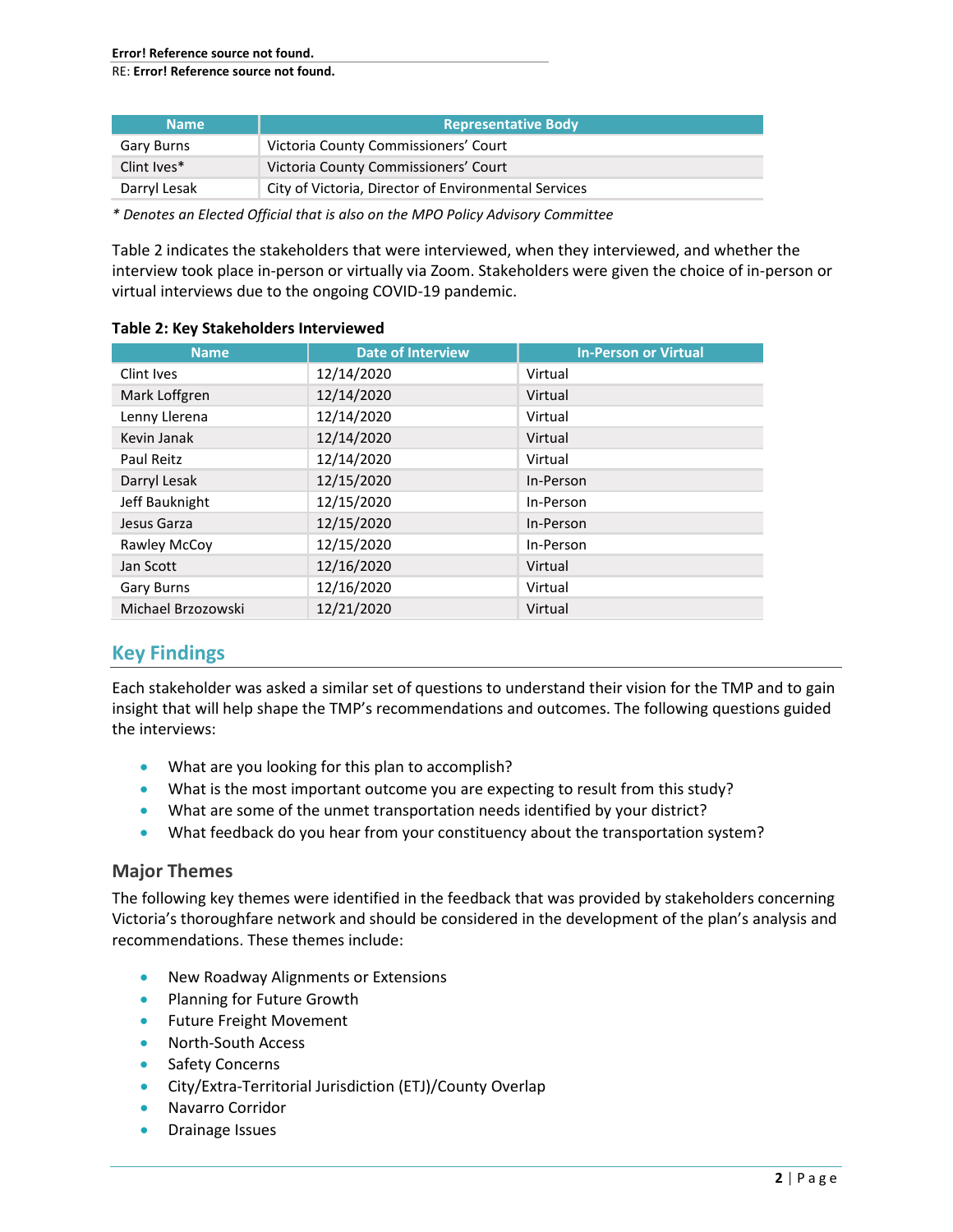• Pedestrian and Bicycle Considerations

## *New Roadway Alignments or Extensions*

The following section details information provided by stakeholders related to new alignments for the Victoria thoroughfare network:

- Airline Rd. continuing to the Victoria Regional Airport
	- Would provide better connectivity to the airport
	- Provide congestion relief on current routes to the airport
- The extension of Guy Grant Rd. to Ben Jordan St.
- Extension of John Stockbauer to Placido Benavides
- Parsons Rd.
	- Capacity expansion and extension to US 77 as a way to divert traffic from Northside Rd.
	- Further extension to create a second loop route to US 59
- Glascow St./Placido Benavides extension south of Salem Rd.
	- Provides an alternate route to relieve congestion on other roadways
- Extend Northside Rd. south to Salem Rd. and/or Loop 463
- Extend Berkman Dr./Clay Dr. to US 77 Frontage Rd. with access to shopping center
- Extend Bingham Rd. or Larkspur St. to Mallette Dr.
- Continue Loop 463
	- Creates access throughout Victoria
	- Needs continuous 4-lane divided with frontage roads, ramps
	- Expressway classification
- 5 points (i.e., Rio Grande St., North St., Moody St.)
	- Severe congestion due to intersection design
	- Suggest closing access to Moody St.
- Need connection between US 77 and US 87
	- Parsons Rd., Ball Airport Rd., and Oliver Rd. should be considered as potential extension options

## *Planning for Future Growth*

Areas to be conscious of future growth include the following:

- Northeast Victoria surrounding Victoria Mall; Placido Benavides provides access to developable land/design district
- Victoria Regional Airport area; potential industrial/freight development
- Southeast along future I-69 corridor (freight development)
- County Precinct 2 and 4; Mission Valley, west of US 77 are strong residential growth areas in the ETJ
- Parsons Rd., Levi Sloan Rd., Oliver Rd.
- Frontage roads on US 59 once finished are anticipated to attract commercial activity

Stakeholders also expressed the following considerations related to future growth:

- The TMP should identify corridors that are fully built out/cannot be further expanded
- Prioritize existing roads that need upgrading/improvement
- Developers closely consider the TMP for future development; recommendations can influence future land uses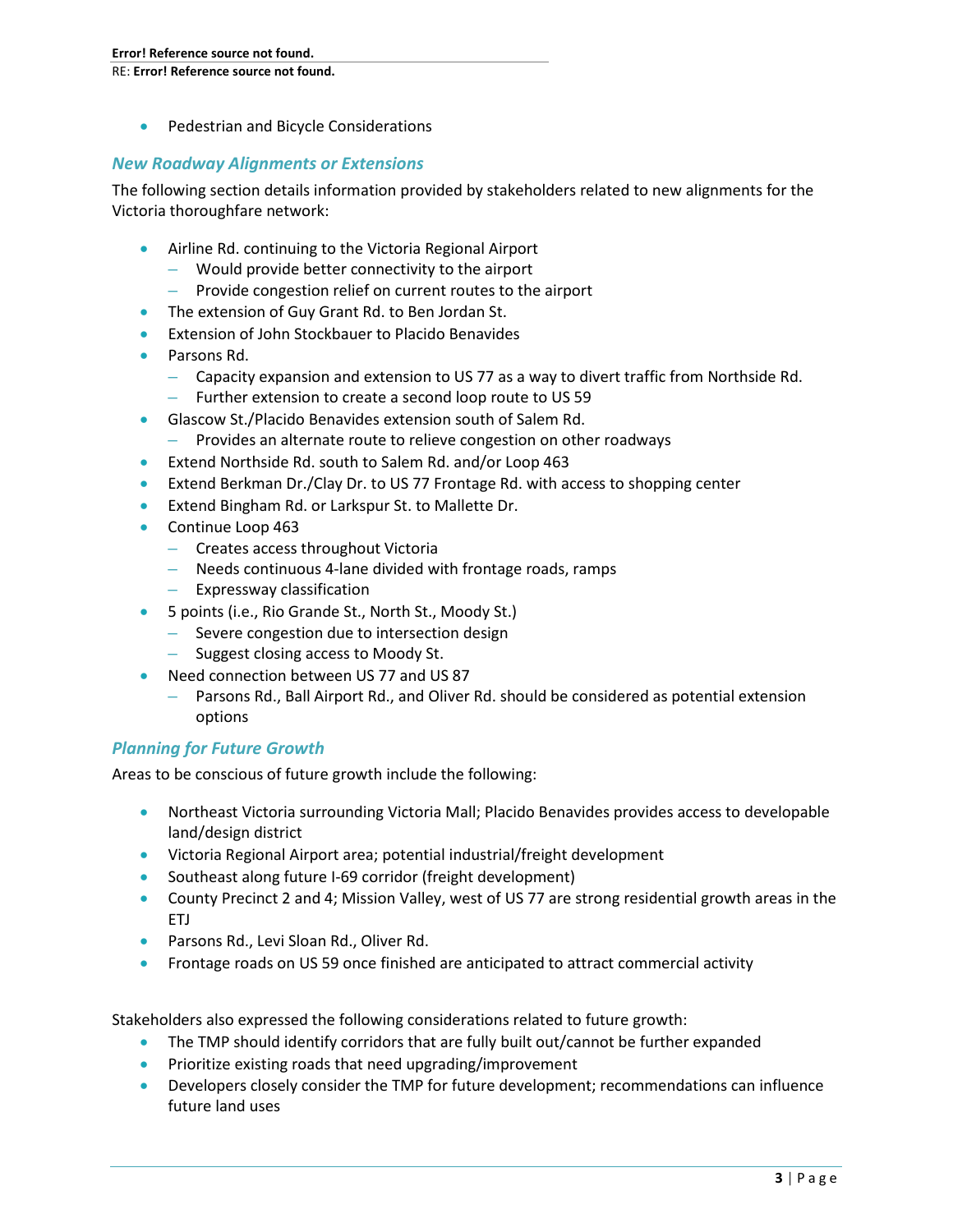- Old Victoria has narrow streets with on-street parking; causes issues for trash pickup as trucks end up blocking traffic flow
- Infill development should be a priority; consider what infrastructure is already in place before developing outside of city limits
- Need for additional ROW standards for developments and an emphasis on ROW preservation
- Emphasis on developers paying for new roads over taxpayers
- Ben Wilson St. needs better access to University of Houston-Victoria (UHV)
- TMP should be consistent with Comprehensive Plan
- Issue with people bypassing the city because loops carry higher volume of traffic and there is nothing to pull them into Victoria; consider gateway into downtown from South Victoria
- All new developments should have to consider installation of lighting
- Mallette Drive carries heavy traffic and has signal issues. The Northside, Mallette, Glascow Street dynamic should be examined

## *Future Freight Movement*

The following details information provided by stakeholders regarding freight movement within Victoria:

- The future I-69 designation will have major impacts on the freight network and needs to be considered
- Loop 463 will be four lanes and will have a direct connection to I-69

Stakeholders also discussed the need for freight access to the city from I-69 and identified the following as potential thoroughfares for enhanced access:

- Lone Tree Rd.
- Hanselman Rd.
- Delmar Dr.

## *North-South Access*

Many stakeholders offered alternative north-south connectors to Navarro including those listed below:

- Main St.
- Laurent St.
- Delmar Dr./Sam Houston Dr.

Other considerations for improving north-south connectivity included:

- Traffic currently diverting from major thoroughfares to cut through neighborhoods; consider traffic calming and/or other ways to mitigate traffic spillover into residential areas
- Need to consider more underpass/overpass possibilities at railroad tracks south of and parallel to Business 59. As more development comes west of Main, underpasses/overpasses over the rail east of and paralleling Main may need thought as well.

## *Safety Concerns*

The following details information provided by stakeholders regarding safety concerns within the Victoria thoroughfare network:

- At-grade railroad crossing on Nursery Dr./US 87 causes congestion and safety concerns
- Briggs Blvd. consistently poses safety concerns
- Both high schools have access/safety issues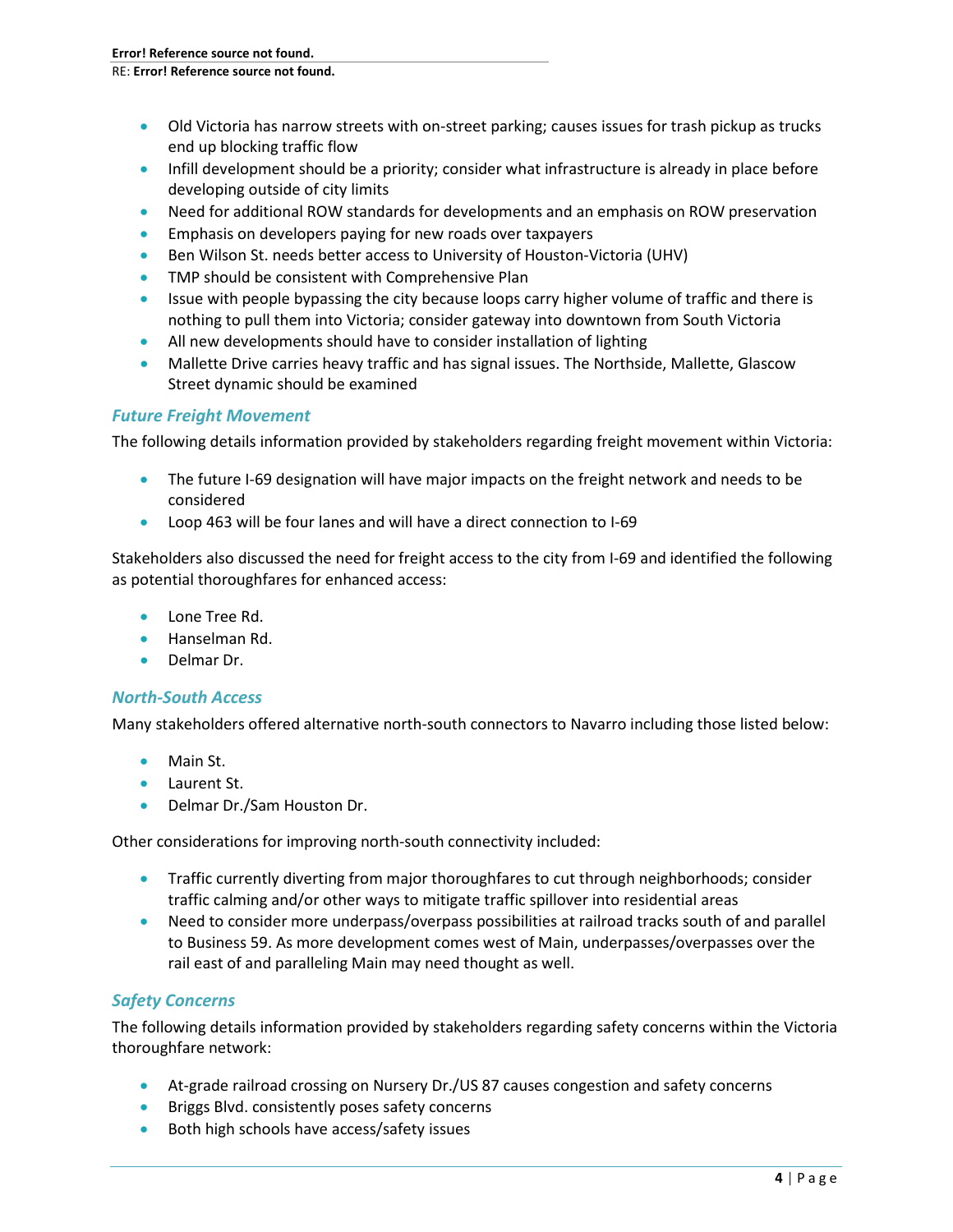- Northcrest area traveling back roads because they do not want to use state roads/loop to get children to school
- Desire for added exit connecting West High School onto Loop 463 frontage road; need to extend frontage road onto 463 Loop
	- Flow of traffic coming onto US 87, turn onto Loop 463 to get back to Mission Valley
	- Something to allow school buses and teachers to exit school property on feeder road/move west without accessing US 87; help the congestion on US 87
	- Reference MTP medium-term project
- US 77 just west of US 87; U-Turn for Victoria West High School could help safety aspects to get high school traffic off US 87
- Dairy Rd. should be considered as one-way
- Long distances between cross walks causes pedestrians to cross the road illegally
- Aloe Field/US 59; US 59 lack of controlled access; need to signalize or control access
- US 87 to US 77 out to Nursery on the northwest side of Victoria; 4 fatal crashes within a quarter mile of one another
- US 59 by river bottom (FM 185 to US 59 spur); site obstruction and lacks lighting, most crashes happen when its dark; narrow median

## *City/ETJ/County Overlap*

The following details information provided by stakeholders regarding roadways overlapping jurisdictions within the Victoria thoroughfare network:

- FM roads are carrying heavy freight from large corporate farms (some within 5 miles of the ETJ); overweight traffic spilling over to county roads hurts road lifetime expectancy
- City should consider design standards/pavement strength along roads within the ETJ that connect to the county

## *Navarro Corridor*

Navarro St. serves as one of the most critical corridors within the City of Victoria. Accordingly, stakeholders provided concerns and solutions for the corridor listed as follows:

- Concern over shifting traffic patterns due to newly constructed median
- Identified as the most heavily congested corridor in study area
- Limited access to neighborhoods
- New median has caused divers to increase u-turn maneuvers
- Lights are not synchronized well which adds to congestion
- Existing pedestrian crossings are dangerous
- Should continue median all the way to Rio Grande St.

## *Drainage Issues*

The TMP study area contains large swaths of environmentally sensitive land. Due to existing environmental features, stakeholders provided information on drainage issues occurring on the following roadways:

- Ben Jordan St.
- Sam Houston Dr.
- Lone Tree Acres
- Parsons Rd.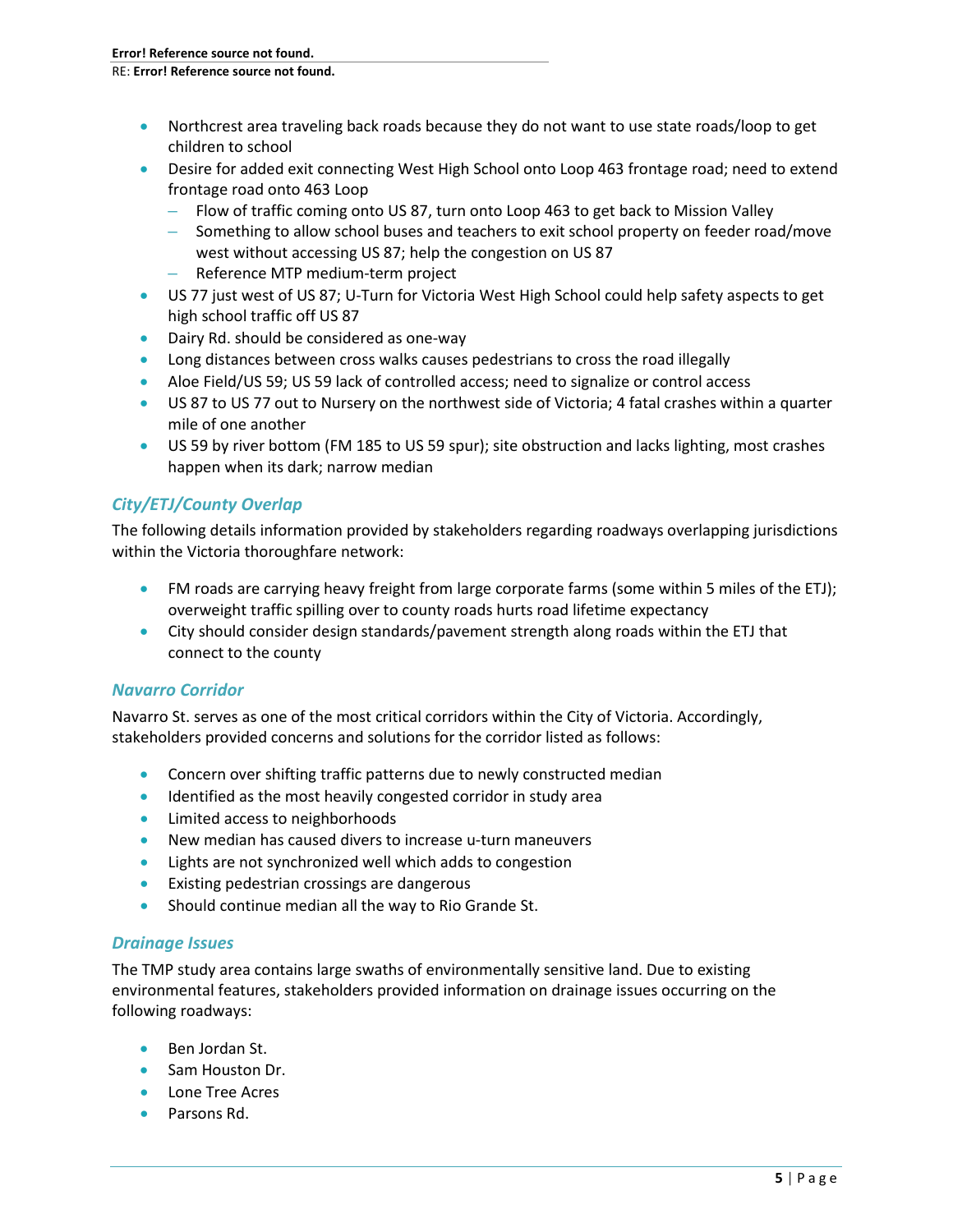• US 87

## *Pedestrian/Bicycle Issues*

The following lists information provided by stakeholders concerning existing active transportation infrastructure:

- Lack of pedestrian facilities; "way behind the times"
- Long distances between cross walks causes pedestrians to cross the road illegally
- Median upgrades could potentially help with pedestrian crossing concerns
- Bicycle facilities are also "way behind the times"
- Victoria could be very conducive for walking and biking because of proximity and flat land
- The areas within and around Victoria College and Citizens Hospital need pedestrian facilities

## **Conclusion**

Stakeholder interviews allowed city and county leadership, as well as relevant planning partners in the TMP process to provide technical expertise and local knowledge to help inform thoroughfare and policy recommendations. Key takeaways from the December meetings are summarized as follows:

- There is a consensus that several new alignments should be recommended in the final Victoria TMP, as well as enhancements to existing corridors to help mitigate deficiencies (e.g., congestion, safety, drainage) in the existing thoroughfare network. Specific areas include:
	- East and West High Schools
	- Victoria Regional Airport/ETJ area for secondary loop development
	- Major corridors (e.g., Navarro St., Main St., Sam Houston Dr., US BUS 59T)
- The Navarro St. corridor is a general concern for stakeholders; the TMP should focus on mitigating existing congestion issues as well as providing recommendations to create a strong additional north-south corridor to help relieve the strain on Navarro St.
	- The TMP should also consider policy recommendations to help mitigate current and prevent future spillover traffic through residential areas.
- Northern Victoria hosts the majority of new and planned growth and should be a focal point in the TMP. The I-69 corridor provides opportunity for growth in the south and adjacent corridors should be considered for industrial development and future freight movement.
- TMP policy and street context recommendations need to consider standards for bicycle and pedestrian infrastructure, as the area is conducive to such modes due to the existing geography and relatively small municipal boundary size.
- Signal timing and signal coordination should be reviewed throughout the roadway network but with specific consideration to major throughfares including Navarro, Mallette, and Main Street.
- Many stakeholders would like the TMP to be efficient with resources by focusing on key issues to optimize return on investment.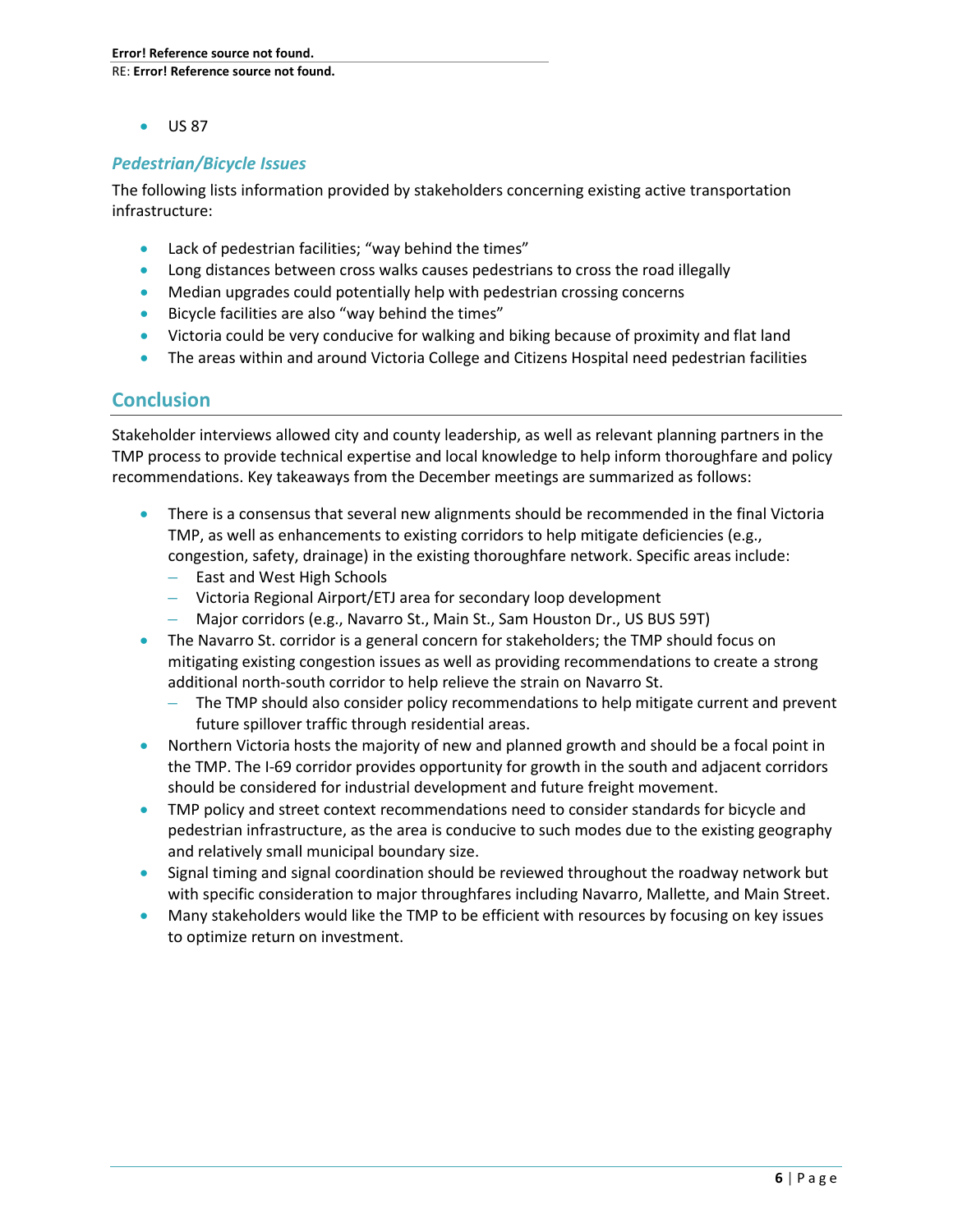

**AUSTIN OFFICE** 11701 Stonehollow Drive, Suite 100 Austin, TX 78758 Phone: 512.821.2081 Fax: 512.821.2085 *TBPE Firm Registration No. 812*

# MEMORANDUM

Victoria TMP – January Stakeholder Meeting Key Findings Memorandum

Alliance Transportation Group (ATG), City of Victoria, and Victoria MPO staff conducted a set of group interviews on January 25 and 26, 2021 as part of the Public Involvement Plan (PIP) for the Victoria Thoroughfare Master Plan (TMP). These meetings were conducted with the goal of gathering input on the Victoria thoroughfare network from key transportation stakeholders representing a variety of fields and drawing on the stakeholders' experience as members of the Victoria community.

Stakeholder meetings were held virtually via Zoom due to the ongoing COVID-19 pandemic. During each interview, stakeholders were shown a map of local thoroughfare information such as roadway classification, congestion, crashes, and proposed alignments from previous TMP efforts. The map helped guide discussion on topics and areas important to the stakeholders. General meeting information and key takeaways from the stakeholder interviews are described in the following sections.

## **Key Stakeholders**

**Table 1** displays the stakeholder groups, names, and organizations of individuals who participated in each of the meetings.

<span id="page-6-0"></span>

| <b>Stakeholder Group</b>                              | <b>Name</b>             | <b>Organization</b>            |
|-------------------------------------------------------|-------------------------|--------------------------------|
| <b>Education &amp; Community</b>                      | Brook Garcia            | United Way                     |
| <b>Education &amp; Community</b>                      | Jesse Pisors            | University of Houston-Victoria |
| Freight                                               | Keith Landry            | Keen Transportation            |
| Freight                                               | Pete Trimble            | Keen Transportation            |
| Freight                                               | Mike Lewis              | Keen Transportation            |
| Freight                                               | Dave Jennings           | Keen Transportation            |
| Safety, Law Enforcement, & Medical                    | Mike Hernandez          | Victoria Police Department     |
| Safety, Law Enforcement, & Medical                    | Tom Legler              | Victoria Fire Marshal          |
| Safety, Law Enforcement, & Medical                    | William 'Billy' Bernard | Victoria Police Department     |
| Safety, Law Enforcement, & Medical                    | Preston Wilson          | <b>Citizens Medical Center</b> |
| Safety, Law Enforcement, & Medical                    | Ryan Fishbeck           | <b>Citizens Medical Center</b> |
| Developers                                            | <b>Ben Streiff</b>      | <b>BPEC Enterprises, LLC</b>   |
| Developers                                            | Ben Galvan              | CivilCorp, LLC                 |
| Environment, Historical, Cultural, Business & Tourism | Jason Alfaro            | Victoria Parks & Recreation    |

## **[Table 1:](#page-6-0) Stakeholder Meeting Attendees**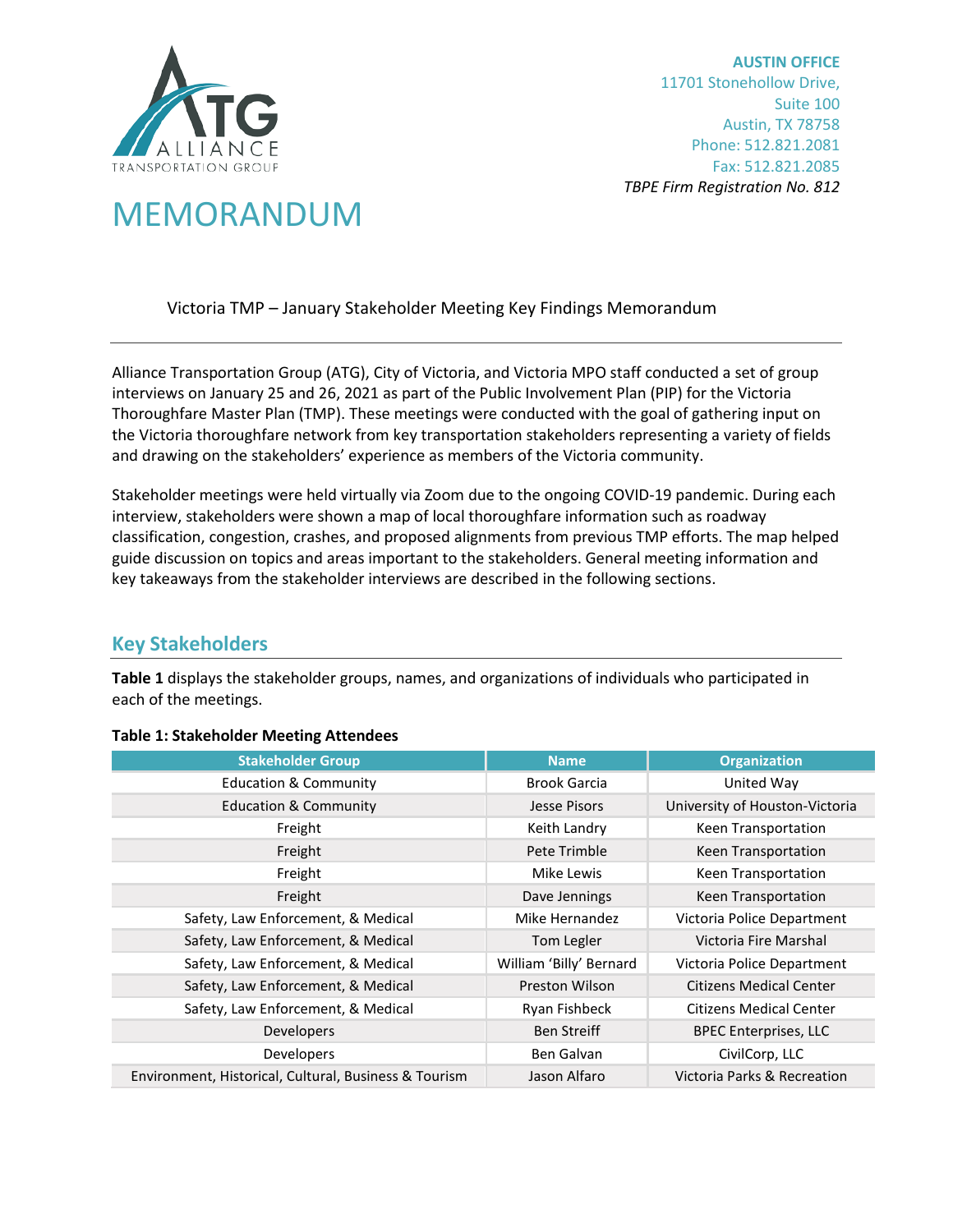RE: January Victoria TMP – January Stakeholder Meeting Key Findings Memorandum

| <b>Stakeholder Group</b>                              | <b>Name</b>              | <b>Organization</b>                    |
|-------------------------------------------------------|--------------------------|----------------------------------------|
| Environment, Historical, Cultural, Business & Tourism | R Lange                  | <b>Texas Parks and Wildlife</b>        |
| Environment, Historical, Cultural, Business & Tourism | Danielle Williams        | Main Street Program                    |
| Environment, Historical, Cultural, Business & Tourism | <b>Tracy Graves</b>      | RE/MAX Land & Homes                    |
| <b>Planning Commission</b>                            | <b>Brittanie Dierlam</b> | Mason-McDuffie Mortgage<br>Corporation |
| <b>Planning Commission</b>                            | Dr. Derek Hunt           | Your Business Umbrella LLC             |
| <b>Planning Commission</b>                            | Cynthia Staley           | <b>Habitat for Humanity</b>            |
| <b>Planning Commission</b>                            | Gail Hoad                | Prosperity Bank                        |

## **Key Findings**

All stakeholders were asked a similar set of questions to understand their vision for the TMP and to gain insight that will help shape the TMP's recommendations and outcomes. The following questions guided the interviews:

- What are you looking for this plan to accomplish?
- What feedback do you hear from your constituency about the transportation system?
- What changes to the thoroughfare network are needed to improve your work or area of expertise?
- What specific thoroughfares do you think need improvement?
- What parts of the city are experiencing growth?

## **Major Themes**

The following key themes were identified in the stakeholders' feedback concerning Victoria's thoroughfare network and should be considered in the development of the TMP's analysis and recommendations. These themes include:

- Congestion
- Bicycle and Pedestrian Safety and Connectivity
- Sidewalk Connectivity
- Navarro Corridor and Median Project
- Peak-Hour Traffic Around Schools
- Emergency Response
- Connecting Residents and Visitors to Downtown

## *Congestion*

The following key points regarding traffic congestion and roadway capacity were discussed across stakeholder groups:

- High-volume thoroughfares and areas that were consistently described as congested included:
	- Navarro St
	- Loop 463/Zac Lentz Pkwy
	- Intersection of Rio Grande St, North St, Moody St (5 Points)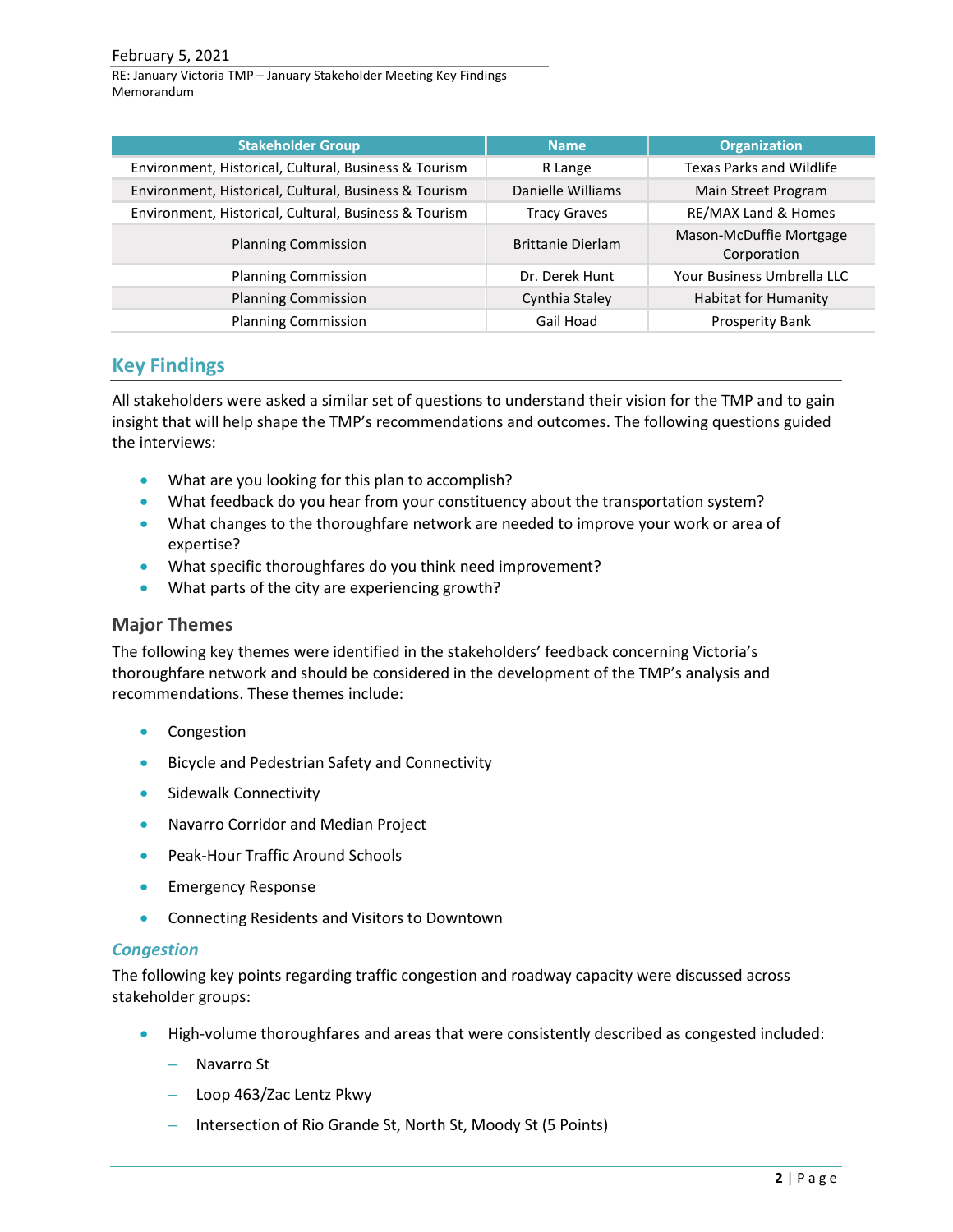- Northside Rd
- Locations where stakeholders identified growth and development as a potential cause for increased congestion in the future included:
	- Navarro St and Loop 463/Zac Lentz Pkwy
	- Loop 463/Zac Lentz Pkwy to Mockingbird Ln
	- Development on outer side (east) of Placido Benavides Dr
	- North of US 77
	- Ball Airport Rd and Bianchi Dr
	- Between FM 236 and US 77
- Some participants expressed a need for more signage to distinguish roads that trucks can drive on.
- Participants noted that it is common for drivers to cut through neighborhoods to avoid congestion on major corridors, espcially around schools and shopping centers.

### *Bicycle and Pedestrian Safety and Connectivity*

Stakeholders expressed interest in how the TMP will improve conditions for cyclists and pedestrians.

- As the University of Houston-Victoria (UHV) grows, students' ability to get from campus to Downtown Victoria, Riverside Park, and other popular locations without driving will become more of a question for university administration. Stakeholders shared interest in potential for multimodal connections to key destinations from the UHV campus.
- Many stakeholders expressed interest in on-street bike paths. People looking at buying homes in Victoria ask about parks and biking often.
- The wide sidewalk on Placido Benavides Dr was identified as an asset that helps runners and pedestrians feel safer.
- Concerns were raised regarding the safety of pedestrians crossing Navarro St and potential need for additional crosswalks, signage, and/or signalization.

## *Sidewalk Connectivity*

Most stakeholder groups described the City of Victoria as difficult to walk due to lack of sidewalk connectivity and pedestrian crossings on major thoroughfares.

- Stakeholders discussed the fragmented nature of sidewalks in many neighborhoods in Victoria:
	- Many of the isolated sidewalk segments exist in part due to requirements for those rebuilding homes following Hurricane Harvey.
	- One stakeholder described these sidewalk developments as "sidewalks to nowhere."
- As the UHV student population has grown, student housing has expanded on either side of Ben Wilson St. Although this is a walkable distrance to campus, limited crosswalks create issues for pedestrians and many people cross at unsafe locations.
- Some schools lack sufficient sidewalks making it difficult for kids to walk to school.
- Stakeholders mentioned the following streets with limited sidewalks: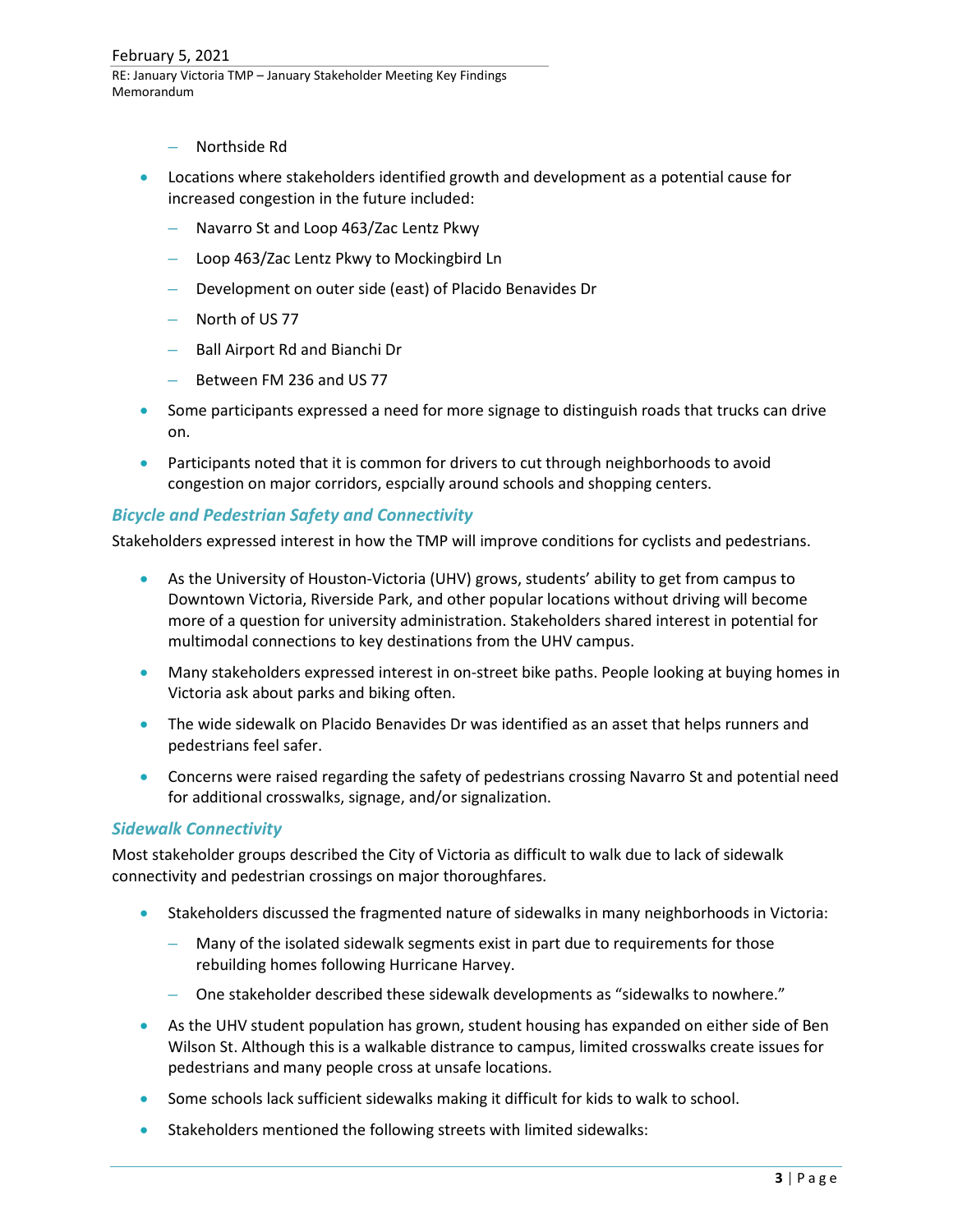- Guy Grant Rd near Chandler Elementary School/HEB
- Guy Grant Rd between Salem Rd and Mockingbird Ln
- Between Laurent St and Citizens Medical Center
- Neighborhoods on the south side of town

### *Navarro St Corridor and Median Project*

Because Navarro St is one of the largest thoroughfares in the city, the road was mentioned in each stakeholder meeting.

- Many commercial land uses are located along Navarro St. However, stakeholders noted that trends in commercial development suggests a shift from Navarro St. corridor to Northeast Victoria near the Placido Benavides Dr area.
- There are various alternative routes taken by some stakeholders to avoid heavy traffic on Navarro St, including Placido Benavides Dr and US 87/Main St and Loop 463/Zac Lentz Pkwy.
- Many stakeholders expressed that the median addition will hopefully cause crashes to decrease, while some said that it may be more of an aesthetic improvement. Concerns were addressed regarding a need for increased U-turns and issues with limited access to commercial destinations.

### *Peak-Hour Traffic Around Schools*

Several stakeholder groups discussed local schools as a common source of congestion.

- The West High School parking lot only has one entrance and exit point.
- Traffic around East High School causes people to cut through surrounding neighborhoods in order to avoid it, resulting in speeding and congestion on neighborhood streets.
- Turning onto Mockingbird Ln from Guy Grant Rd is difficult when approaches to Rowland Elementary School are congested.

#### *Emergency Response*

- Roads that can cause issues for law enforcement and emergency response vehicles due to physical constraints included:
	- Airline Rd between Navarro St and Laurent St
	- Colorado St turning onto Navarro St; this is a tight corner for ambulances and is a primary entrance to the emergency room
	- Railroad crossings at Ben Wilson St and Del Mar Dr
	- John Stockbauer turning right onto US 59T Bus
	- Burroughsville Rd
- Thoroughfares primarily used by emergency response vehicles included:
	- Anthony Rd (recently improved)
	- Lone Tree Rd to access Loop 463/Zac Lentz Pkwy